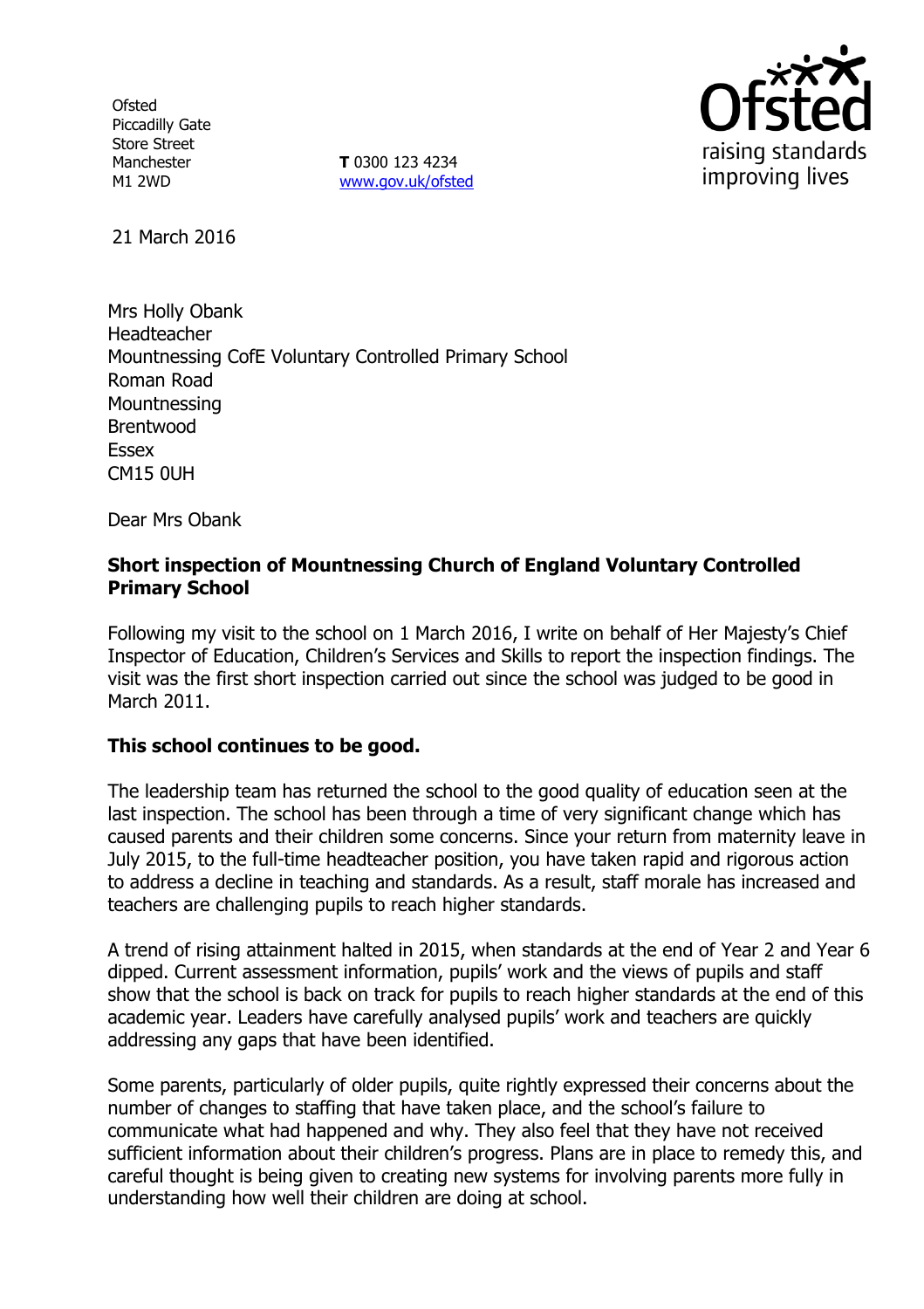

Parents of younger children expressed their confidence in the good start their children made to their education and were highly appreciative of the efforts staff have made to ensure their children settle happily into school and start to learn quickly.

There is good evidence to show that members of the leadership team you now have in place are knowledgeable about their areas of responsibility and have identified the right aspects of the school's work that need to improve.

Teachers have a detailed understanding of the progress and attainment of the pupils they teach and are using this well to support and challenge them. Pupils said that the teachers they have now are 'pushing us to do better'; one pupil in Year 6 said of her teacher 'sometimes you don't believe you can do something and she makes you know you can do it; I'm learning better every day'.

The work of governors is well organised through a range of monitoring activities identified in the school development plan, such as termly meetings with subject leaders to discuss pupils' achievement. Since the fall in attainment in the 2015 tests, they have more rigorously challenged and monitored the accuracy of the information they receive from you and from other leaders.

# **Safeguarding is effective.**

You have ensured that safeguarding procedures meet requirements. Appropriate checks are made on staff and volunteer suitability to work with children and requirements for the safe recruitment of staff are met. All staff are trained in child protection procedures and necessary referrals to wider agencies are made appropriately. 'Prevent' training has been provided to ensure governors and staff understand the risks to pupils of exposure to extremism. This rigorous approach to safeguarding children is made clear on the school's website.

### **Inspection findings**

- You have provided effective leadership to bring the school back to a position where pupils are benefiting from good teaching. As a result, pupils – including disadvantaged pupils and those who face barriers to their learning – are making better progress. The school's assessment information shows that pupils are on track to achieve higher standards at the end of this academic year.
- You use the systems you have established for tracking pupils' progress effectively. You have made sure that the assessments that underpin your analysis are accurate by getting teachers to work together, and with other schools, to standardise their judgements. Where your tracking has shown that pupils have fallen behind, the sharp action you have taken this year through well-planned interventions is helping them to catch up.
- With your support, the work of subject leaders has been very effective. This includes, in English, sharpening teachers' expectations for the presentation of pupils' work and their handwriting; and, following an analysis of the quality of pupils' reading, providing guidance on the teaching and assessment of reading. The mathematics subject leader has rightly focused on analysing the gaps in the older pupils' knowledge and has planned to address these well.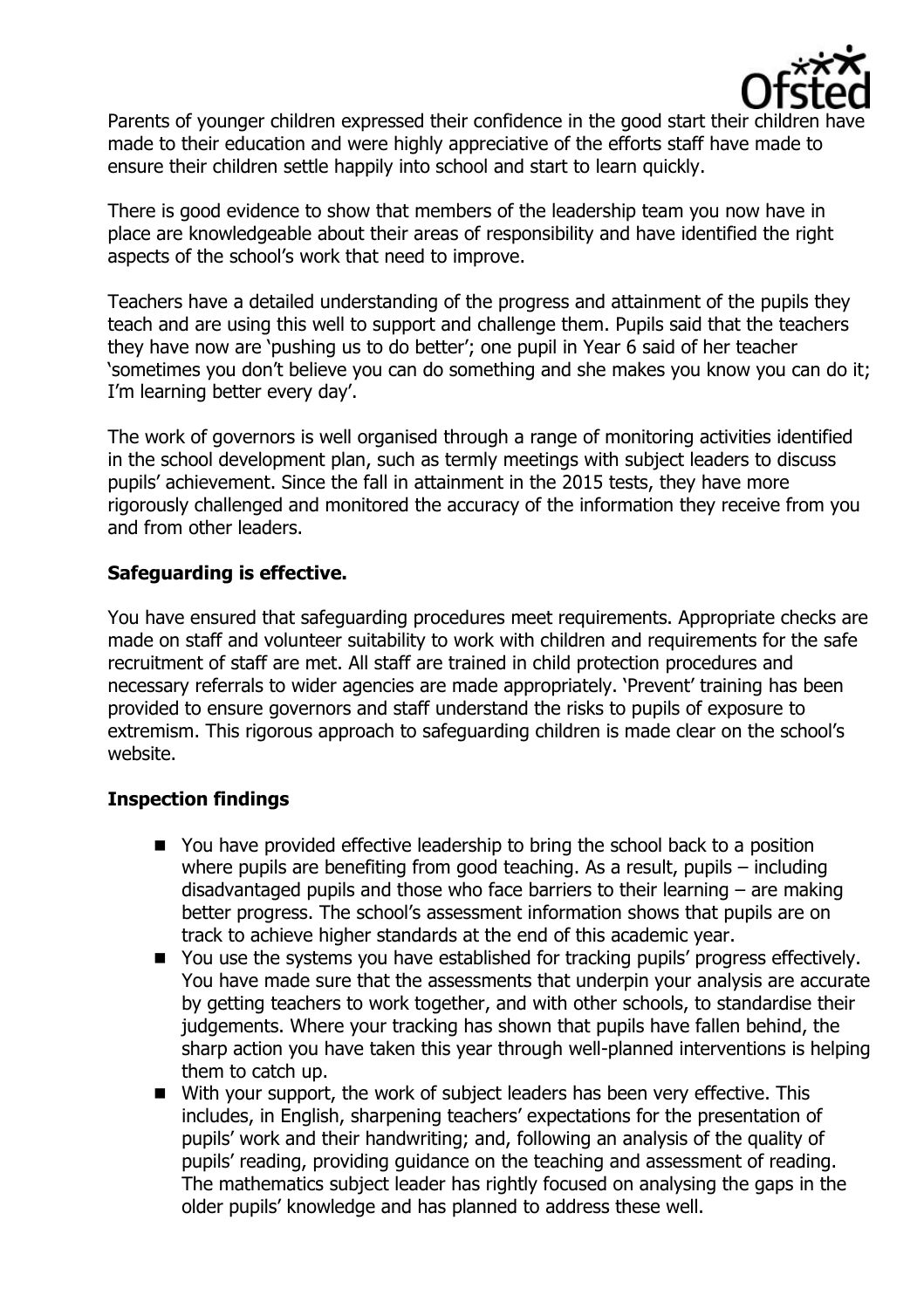

- Funding received to support disadvantaged pupils is used effectively to provide extra tuition and wider enrichment for eligible pupils. As a result disadvantaged pupils are making similar progress to their peers.
- Children in the early years make a good start to their education. Daily assessment and analysis means their learning is carefully planned for. Parents' views of their children's abilities and progress are taken into account. Children make good progress and the vast majority reach expected and better outcomes.
- The proportion of pupils achieving the expected standard in the phonics screening check at the end of Year 1 fell in 2015 from being above to below the national average. Pupils currently in Year 1 are developing and using their understanding of letters and the sounds they make effectively. The school's assessments suggest that pupils in Key Stage 1 are on track to reach at least the expected standards in reading and writing by the end of Year 2.
- The actions you have taken have quickly improved the quality of teaching. You give teachers detailed feedback about the quality of their work and ensure appropriate training is in place to remedy any weaknesses, as well as to equip them to meet the demands of new initiatives. This includes, for example, implementing new approaches to teaching mathematics so that pupils develop a deeper understanding of key concepts.
- Teachers plan to meet the different needs of pupils carefully and teaching assistants help pupils to develop their skills well. In a Year 5 and 6 mathematics lesson, for example, a group of pupils used string to analyse the properties of different shapes, while another group investigated complex number patterns which enabled them to draw spirals. The teacher's lively, interactive summarising of key facts at the end of the lesson meant pupils consolidated their understanding in a very memorable way.
- **Pupils are keen to learn and work hard in lessons. They say they feel safe in** school; the parents I spoke to agreed. Pupils know that the school's computers have firewalls that prevent access to any inappropriate information and that they should not share personal information online. Pupils understand the different types of bullying. They say the school's systems for managing behaviour work well and that there are staff they can share their worries with if they have any.
- Governors acknowledge that they did not challenge leaders sufficiently to ensure they had appropriate information about the standards pupils were achieving in 2015. They are working to address this, using external analysis of the school's work to provide accurate information. Governors' monitoring is now well planned and is giving them the information they need to evaluate how well improvement is proceeding. The governor responsible for safeguarding visits regularly, checks the central record of staff suitability to work with children and liaises well with you to ensure child protection procedures are effective.
- Governors keep a close eye on the use of resources and ensure that the additional funding the school receives to support disadvantaged pupils and to improve physical and sports education is targeted well. Although classroom environments are bright, lively and well organised, the physical condition of buildings and the environment need some attention. Financial resources are being built up to enable improvements to be made so that the physical environment reflects the high standards you set for pupils' learning and achievement.
- The local authority has monitored the school but, like the governors, did not predict the 2015 drop in standards. The current adviser is supporting you well to